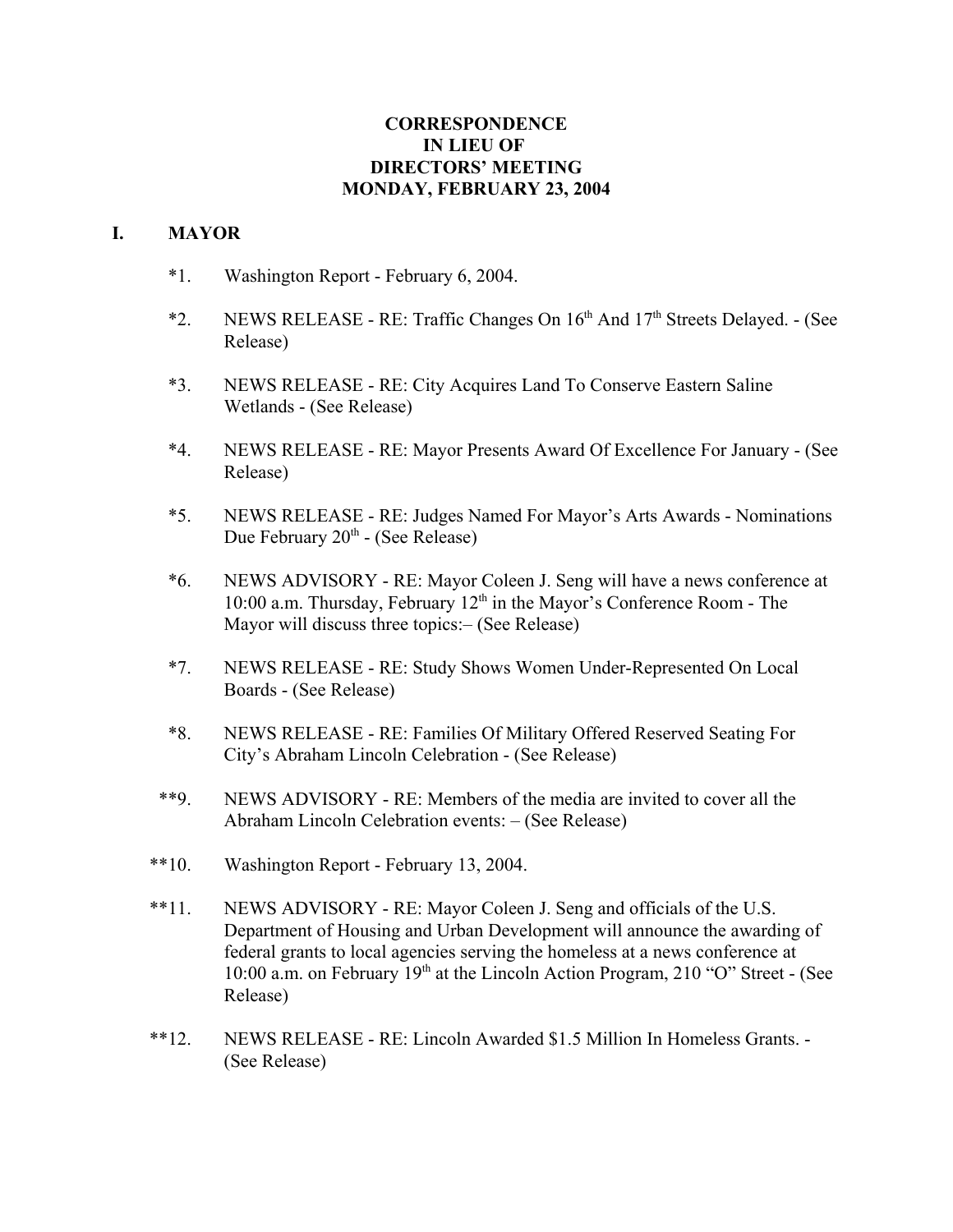## **II. CITY CLERK**

\*\*1. E-Mail from Rick Onnen, Engineering Design Consultants to City Clerk Joan Ross - brought into City Council Office by City Clerk Joan Ross - RE: Street Vacation #03019 - Item #20, 04-25. – (See E-Mail)

## **III. CORRESPONDENCE**

## **A. COUNCIL REQUESTS**

## **TERRY WERNER**

- 1. OUTSTANDING Request to **Law Department** RE: What can 9-11's role be in providing victims information as to where an AED might be located and how to use it? (RFI#114 - 10/17/03)
- 2. OUTSTANDING Request to **Jack Moors, City Lobbyist** RE: Support a requirement to have vendors of AEDs included in the registry (RFI#115 - 10/17/03)
- 3. RFI #123 Request to **Chief Spadt of the Fire Department** Questions RE: IAFF Staffing Rules For Safe Operation of Fire Engines (RFI #123 - Sent 02/03/04)
- 4. Request to Darl Naumann, Mayor's Office RE: Economic Development for Small Business (RFI#124 - 02/10/04)
- 5. Request to Joel Pedersen, City Law Department RE: Insurance for Small Businesses (RFI#125 - 02/10/04)

### **ANNETTE McROY**

1. Request to Roger Tederman, Public Works & Utilities Department - RE: The water problem they have in the drive on  $25<sup>th</sup>$  Street entering the Tam O'Shanter (RFI#146 - 2/18/04)

### **B. DIRECTORS AND DEPARTMENT HEADS**

### **EMERGENCY MANAGEMENT**

\*1. Material from Doug Ahlberg - RE: Homeland Security Funding 2004 - (See Material)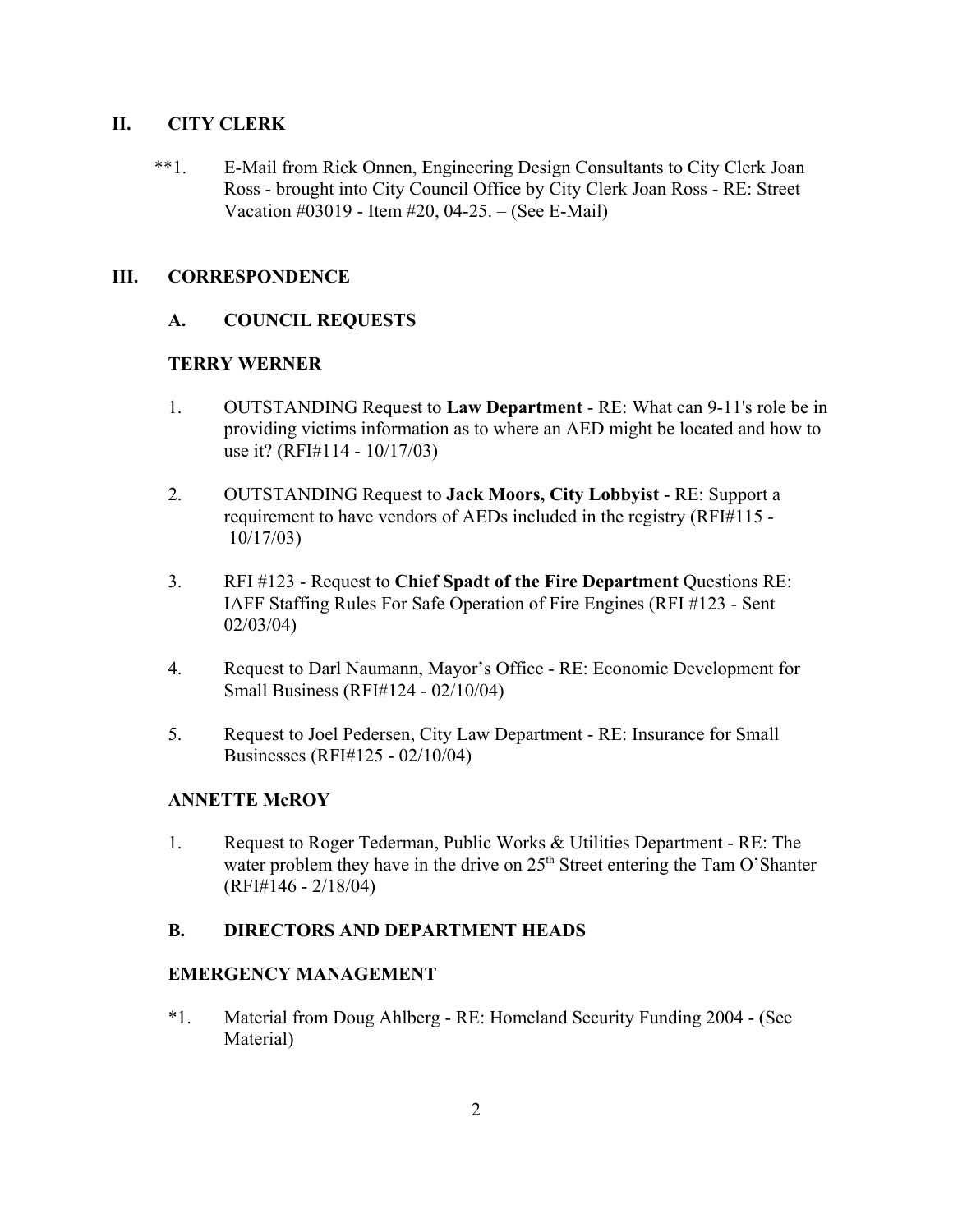#### **FINANCE DEPARTMENT/CITY TREASURER**

 **\*\***1. Material from Don Herz, Finance Director & Melinda J. Jones, City Treasurer - RE: Resolution & Finance Department Treasurer of Lincoln, Nebraska - Investments Purchased February 9, 2004 thru February 13, 2004.

## **HEALTH DEPARTMENT**

 **\*\***1. NEWS RELEASE - RE: Love Your Heart - February Is Heart Month. - (See Release)

### **PARKS & RECREATION DEPARTMENT**

\*1. Community Forestry Advisory Board - 2003 Annual Report - Prepared by Community Forestry Advisory Board Members & Steve Schwab, City Arborist.- (Copy of this Report on file in the City Council Office)

## **PLANNING**

- \*\*1. Letter from Becky Horner to JD Burt, Design Associates RE: Northview 6<sup>th</sup> Addition Administrative Final Plat #02080. (See Letter)
- \*\*2. Report RE: City of Lincoln, Nebraska Zoning  $11<sup>th</sup> \& ^\circ$  O" Street, 1908 Title 27 Lincoln Municipal Code - Amended to December, 2003. – (Council copies placed in their Thursday packets on 2/19/04)
- \*\*3. Letter from Royce A. Mueller, President, Country Meadows Home Owners Association to Marvin Krout - RE: Comprehensive Plan Amendment No. 04010 - (See Letter)

### **PLANNING COMMISSION FINAL ACTION . . . . .**

- \*1. Waiver No. 04001 (Reduction in lot depth Bethany Heights 2nd Addition N. 63rd & Colby Streets) Resolution No. PC-00846.
- <sup>\*\*</sup>2. Waiver No. 04002 (Dedication of street West of S. 6<sup>th</sup> Street and Calvert Street) Resolution No. PC-00847.

# **PUBLIC WORKS & UTILITIES DEPARTMENT**

\*1. Letter from Allan Abbott to Richard Meginnis, NAI FMA Realty - RE: Article in February Strictly Business - (See Letter)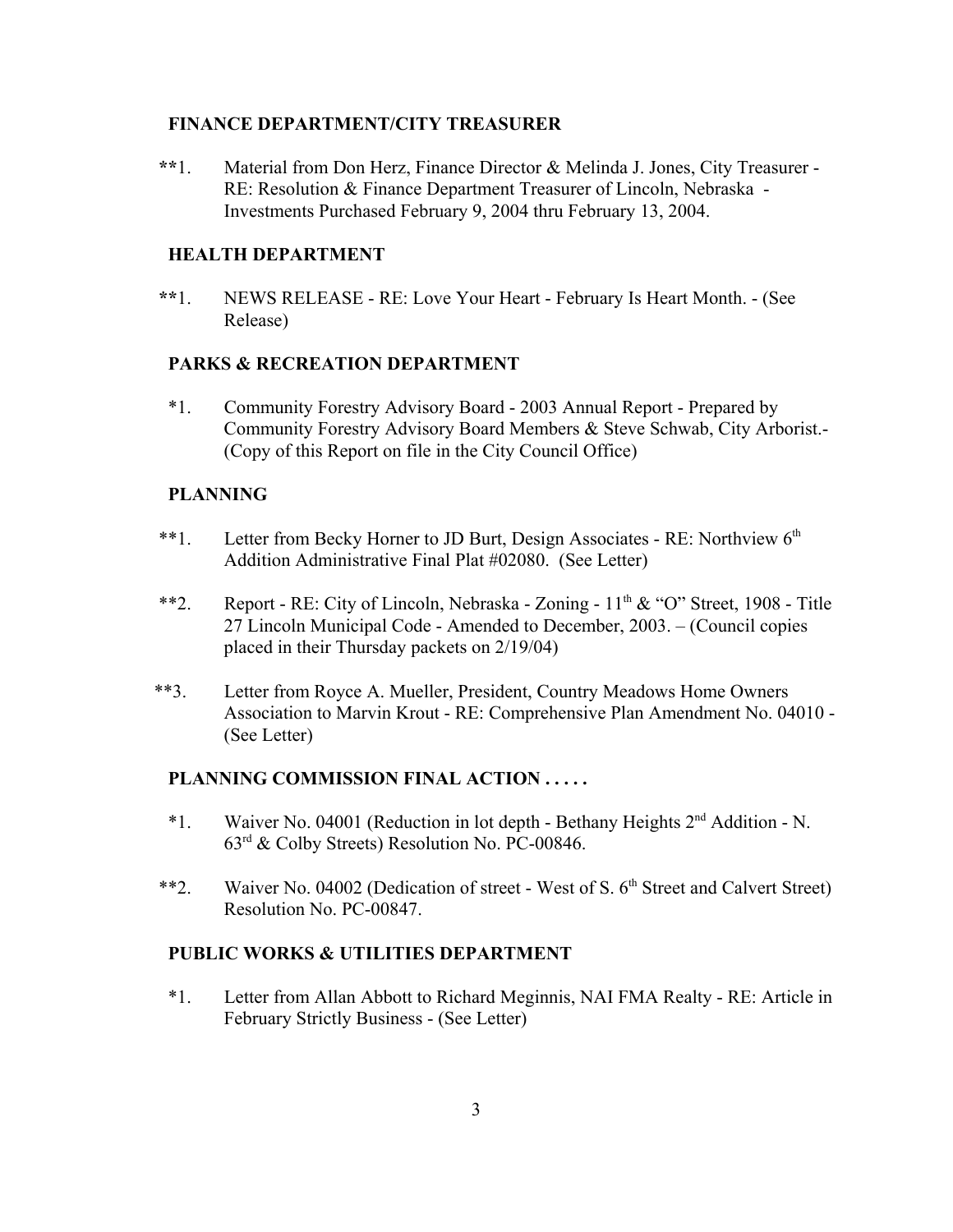- \*2. Memo & Material from Margaret Remmenga RE: Lincoln Water and Wastewater Systems - Fiscal Year 2002-2003 Audit - (Copy of the Audit Reports on file in the City Council Office)
- \*\*3. Memo & Material from Steve Masters RE: Lancaster County Extension Biosolids Land Applications Program - (See Material)
- \*\*4. Public Works & Utilities ADVISORY RE: Water Main Replacement Project 700255 -Madison;  $59<sup>th</sup> - 61<sup>st</sup> - 61<sup>st</sup>$ ; Madison - Baldwin - (See Advisory)
- \*\*5. Response Letter from Allan Abbott to Jan & Bill Norris RE: Your concerns about future traffic patterns in your area, associated with the Pine Lake Road widening project,  $40^{th}$  to  $56^{th}$  .  $\overline{\phantom{a}}$  (See Letter)

### **STARTRAN**

\*1. Memo from Larry Worth - RE: Summary of StarTran Town Hall Meeting, 1/24/04. - (See Memo)

## **C. MISCELLANEOUS**

- \*1. E-Mail from Joseph W. Cherner RE: Talbot County (MD) Votes 4-1 for Smokefree Workplace Law - (See E-Mail)
- \*2. E-Mail from Mr. Wolf RE: Terry Werner's living wage (See E-Mail)
- \*3. Letter from Polly McMullen, Downtown Lincoln Association RE: Writing to express their appreciation for the excellent snow removal coverage in the downtown area following the recent heavy snowstorms. - (See Letter)
- \*4. E-Mail from Jeremy Emerson, Senior Architecture Student-UNL RE: Livable Wage Proposal - (See E-Mail)
- \*\*5. 1 Format Note Card RE: In Support of the Smoke Free Workplace Ordinance (See Note Card)
- \*\*6. E-Mail from Steve Ketelhut RE: Lincoln continues to waste millions on an antiquated parks system - (See E-Mail)
- \*\*7. E-Mail from Ronald Case RE: Strongly encourage all Council Members to support Councilman Werner's "Living Wage" ordinance - (See E-Mail)